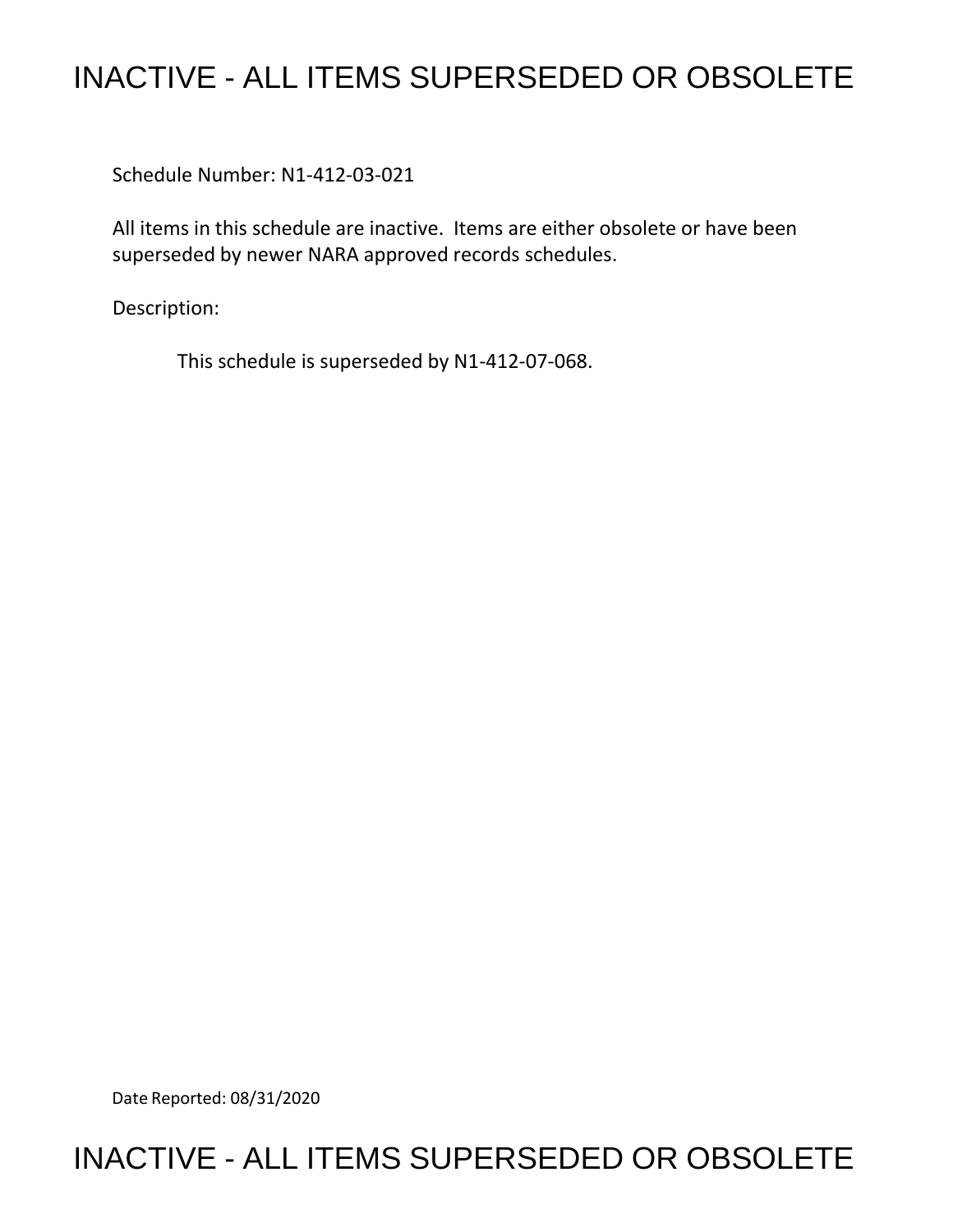| <b>REQUEST FOR RECORDS DISPOSITION AUTHORITY</b>                                                                                                                                                                                                                                                                                                                                                                                                                                                            |                 | LEAVE BLANK (NARA use only)                                                                                                         |                                               |
|-------------------------------------------------------------------------------------------------------------------------------------------------------------------------------------------------------------------------------------------------------------------------------------------------------------------------------------------------------------------------------------------------------------------------------------------------------------------------------------------------------------|-----------------|-------------------------------------------------------------------------------------------------------------------------------------|-----------------------------------------------|
| (See Instructions on reverse)                                                                                                                                                                                                                                                                                                                                                                                                                                                                               |                 | <b>JOB NUMBER</b>                                                                                                                   |                                               |
| TO: NATIONAL ARCHIVES and RECORDS ADMINISTRATION (NIR)                                                                                                                                                                                                                                                                                                                                                                                                                                                      |                 | <u>71 - 41 2 - 03 - 21</u><br>DATE RECEIVED                                                                                         |                                               |
| WASHINGTON, DC 20408                                                                                                                                                                                                                                                                                                                                                                                                                                                                                        |                 | 8-26-2003                                                                                                                           |                                               |
| 1. FROM (Agency or establishment)<br><b>Environmental Protection Agency</b>                                                                                                                                                                                                                                                                                                                                                                                                                                 |                 | - NOTIFICATION TO AGENCY                                                                                                            |                                               |
| 2. MAJOR SUBDIVISION                                                                                                                                                                                                                                                                                                                                                                                                                                                                                        |                 |                                                                                                                                     |                                               |
| Office of the Administrator                                                                                                                                                                                                                                                                                                                                                                                                                                                                                 |                 | In accordance with the provisions of 44<br>U.S.C. 3303a the disposition request,                                                    |                                               |
| 3. MINOR SUBDIVISION                                                                                                                                                                                                                                                                                                                                                                                                                                                                                        |                 | including amendments, is approved except<br>for items that may be marked "disposition<br>not approved" or "withdrawn" in column 10. |                                               |
| Office of Civil Rights                                                                                                                                                                                                                                                                                                                                                                                                                                                                                      |                 |                                                                                                                                     |                                               |
| 4. NAME OF PERSON WITH WHOM TO CONFER                                                                                                                                                                                                                                                                                                                                                                                                                                                                       | 5. TELEPHONE    | <b>DATE</b>                                                                                                                         | <b>ARCHIVIST OF THE UNITED STATES</b>         |
| Chris O'Donnell                                                                                                                                                                                                                                                                                                                                                                                                                                                                                             | 202-566-1669    | 3-24-04                                                                                                                             |                                               |
| <b>6. AGENCY CERTIFICATION</b>                                                                                                                                                                                                                                                                                                                                                                                                                                                                              |                 |                                                                                                                                     |                                               |
| I hereby certify that I am authorized to act for this agency in matters pertaining to the disposition of its records<br>and that the records proposed for disposal on the attached $\frac{4}{-4}$ page(s) are not now needed for the business<br>of this agency or will not be needed after the retention periods specified; and that written concurrence from<br>the General Accounting Office, under the provisions of Title 8 of the GAO Manual for Guidance of Federal<br>Agencies,<br>is not required; | is attached; or | has been requested.                                                                                                                 |                                               |
| <b>DATE</b><br>SIGNATURE OF AGENCY REPRESENTATIVE                                                                                                                                                                                                                                                                                                                                                                                                                                                           | <b>TITLE</b>    |                                                                                                                                     |                                               |
|                                                                                                                                                                                                                                                                                                                                                                                                                                                                                                             |                 | <b>Agency Records Officer</b>                                                                                                       |                                               |
|                                                                                                                                                                                                                                                                                                                                                                                                                                                                                                             |                 |                                                                                                                                     |                                               |
| 7.<br>8. DESCRIPTION <b>QF/TEM AND PROPOSED DISPOSITION</b><br><b>ITEM</b><br>NO.                                                                                                                                                                                                                                                                                                                                                                                                                           |                 | 9. GRS OR<br><b>SUPERSEDED</b><br><b>JOB CITATION</b>                                                                               | 10. ACTION<br><b>TAKEN (NARA</b><br>USE ONLY) |
| See attached U.S. EPA 497 - Discrimination Complaints -<br>External<br>CC agency, MR, numu                                                                                                                                                                                                                                                                                                                                                                                                                  |                 |                                                                                                                                     |                                               |
| 115-109<br>NSN 7540-00-634-4064<br><b>STANDARD</b><br>FORM 115 (REV. 3-91)<br>Prescribed by NARA<br>PREVIOUS EDITION NOT USABLE                                                                                                                                                                                                                                                                                                                                                                             |                 |                                                                                                                                     |                                               |

EDITION NOT USA

**NWML**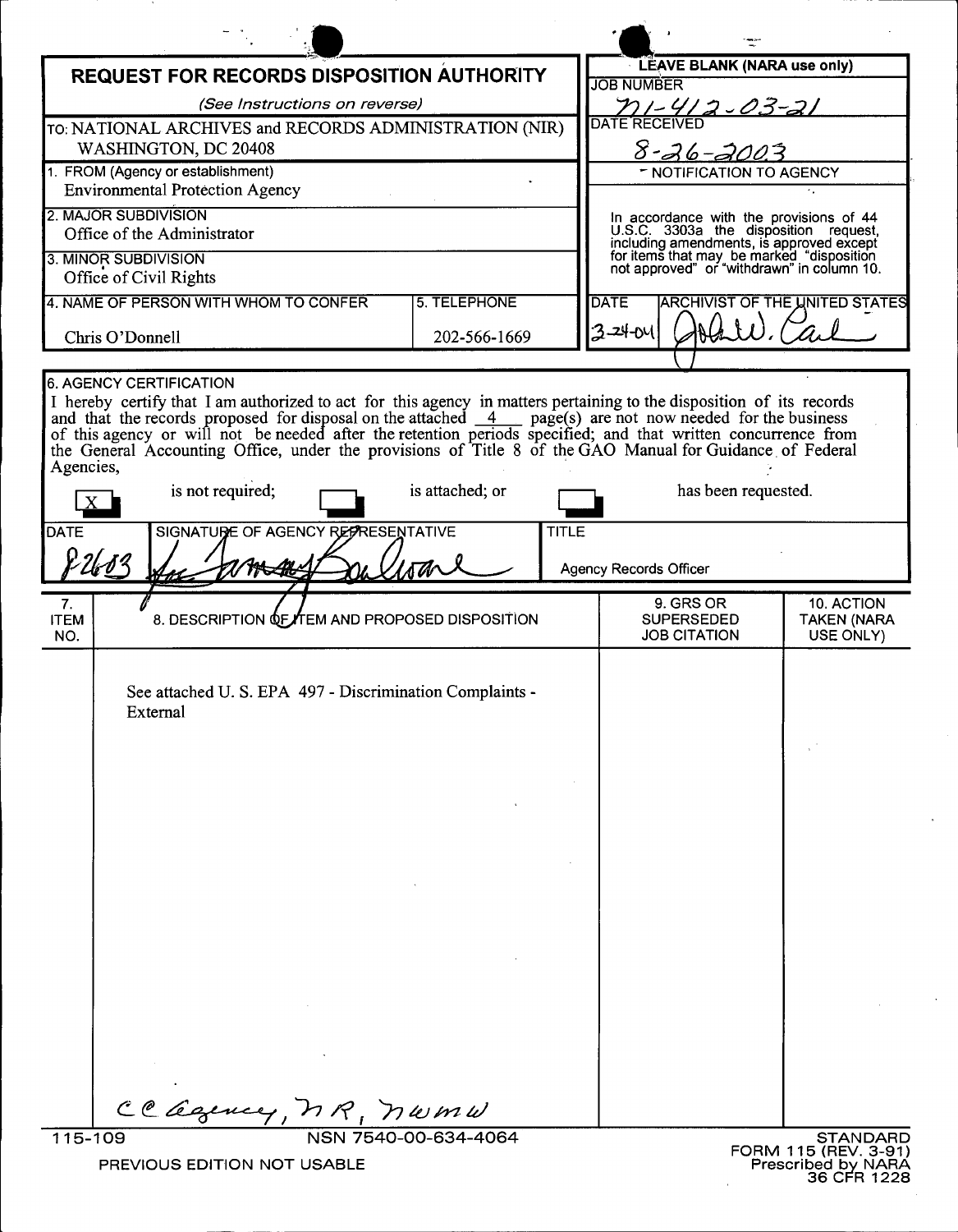This schedule is under development and MAY NOT be used to retire or destroy records. If you have any questions, please contact the Records Help Desk.

# **EPA Records Schedule 497**

Development: *12115/2003*

Title: Discrimination Complaints - External

Program: Civil Rights

Applicability: Agency-wide

Agency File Code: CIVL 497

#### NARA Disposal Authority:

• Pending

#### Description:

Records relate to the civil rights violations filed by individuals or groups who allege that their civil rights have been violated by EPA-funded entities. The records include complaints, correspondence, reports, exhibits, notices, depositions, transcripts, and other related documents.

#### Disposition Instructions:

Item a: Record copy

- Disposable
- Break file when final decision is written. Keep inactive materials in office one year after file break, then retire to FRC. Destroy 10 years after file break.

Item b: Electronic copies created with word processing and electronic mail applications

- Disposable
- Delete when record copy is generated.

Arrangement: Arranged numerically by control number.

Type of Records: Case files

Format: Electronic, Paper

Functions Supported: Civil Rights

Specific Restrictions: